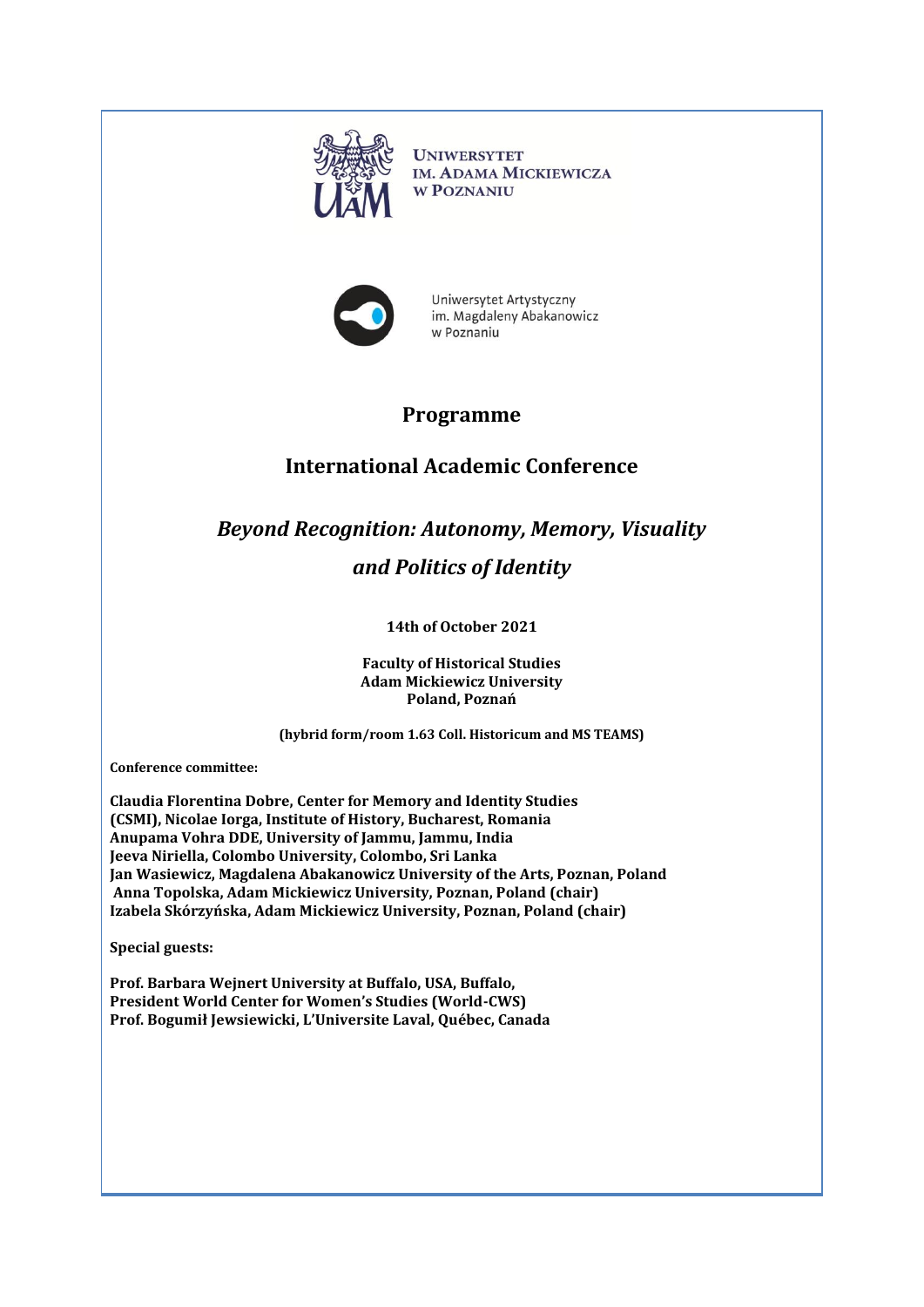| <b>Time Zone</b>                                                                                                                                                                                                                                                                                                                                             |                                                 |                                                                                                                         |  |                                                                                                  |                |                  |  |
|--------------------------------------------------------------------------------------------------------------------------------------------------------------------------------------------------------------------------------------------------------------------------------------------------------------------------------------------------------------|-------------------------------------------------|-------------------------------------------------------------------------------------------------------------------------|--|--------------------------------------------------------------------------------------------------|----------------|------------------|--|
| Poland                                                                                                                                                                                                                                                                                                                                                       | Romania<br><b>Bucharest</b>                     | <b>USA</b>                                                                                                              |  | Canada                                                                                           | India          | Sri Lanka        |  |
| Warsaw<br>13.00                                                                                                                                                                                                                                                                                                                                              | 14.00                                           | Washington<br>7.00                                                                                                      |  | <b>Montreal</b>                                                                                  | Jammu<br>16.30 | Colombo<br>16.30 |  |
| <b>Inauguration of the</b><br>conference                                                                                                                                                                                                                                                                                                                     |                                                 | Prof. UAP dr hab. Izabela<br><b>Kowalczyk</b><br>Dean of the Faculty of Art.<br><b>Education and Curatorial Studies</b> |  | 7.00<br>Prof. UAM dr hab. Rafał Witkowski<br><b>Vice-Rector for international</b><br>cooperation |                |                  |  |
|                                                                                                                                                                                                                                                                                                                                                              | Magdalena Abakanowicz University<br>of the Arts |                                                                                                                         |  | <b>School of Humanities</b><br><b>Adam Mickiewicz University</b>                                 |                |                  |  |
| 13.15                                                                                                                                                                                                                                                                                                                                                        | 14.15                                           | 7.15                                                                                                                    |  | 7.15                                                                                             | 16.45          | 16.45            |  |
| Prof. Bogumił Jewsiewicki<br><b>Keynote Speaker</b><br>L'Universite Laval, Québec, Canada<br>The imperfect past of colonial modernity. Embroideries by Lucie Kamusoreka<br><b>Plenary session (part 1)</b><br>Chair                                                                                                                                          |                                                 |                                                                                                                         |  |                                                                                                  |                |                  |  |
| prof. Anna Topolska<br>17.15<br>13.45<br>14.45<br>7.45<br>17.15<br>7.45                                                                                                                                                                                                                                                                                      |                                                 |                                                                                                                         |  |                                                                                                  |                |                  |  |
| Prof. Anupama Vohra<br><b>Ms Diksha Bhagat</b><br>(Research Scholar)<br>DDE, University of Jammu, Jammu<br>Rereading the Ancient Indian Scriptures for Critical Analysis of the Widow Characters in the<br><b>Autofiction of Indira Goswami</b>                                                                                                              |                                                 |                                                                                                                         |  |                                                                                                  |                |                  |  |
| 14.15                                                                                                                                                                                                                                                                                                                                                        | 15.15                                           | 8.15                                                                                                                    |  | 8.15                                                                                             | 17.45          | 17.45            |  |
| Prof. Jeeva Niriella<br>Colombo University, Colombo, Sri Lanka<br>The Place of Women in a Pluralistic Society: Application of Special Laws in Sri Lanka                                                                                                                                                                                                      |                                                 |                                                                                                                         |  |                                                                                                  |                |                  |  |
| 14.45                                                                                                                                                                                                                                                                                                                                                        | 15.45                                           | 8.45                                                                                                                    |  | 8.45                                                                                             | 18.15          | 18.15            |  |
| Prof. Claudia-Florentina Dobre<br>Center for Memory and Identity Studies (CSMI) and of MemoScapes. Romanian Journal of Memory<br>and Identity Studies, "Nicolae Iorga" Institute of History, Bucharest, Romania<br>Identity as Politics, Politics of Identity: The Former Political Detainees and Their Avatars during<br><b>Communism and Postcommunism</b> |                                                 |                                                                                                                         |  |                                                                                                  |                |                  |  |
| 15.15                                                                                                                                                                                                                                                                                                                                                        | 16.15                                           | 9.15                                                                                                                    |  | 9.15                                                                                             | 18.45          | 18.45            |  |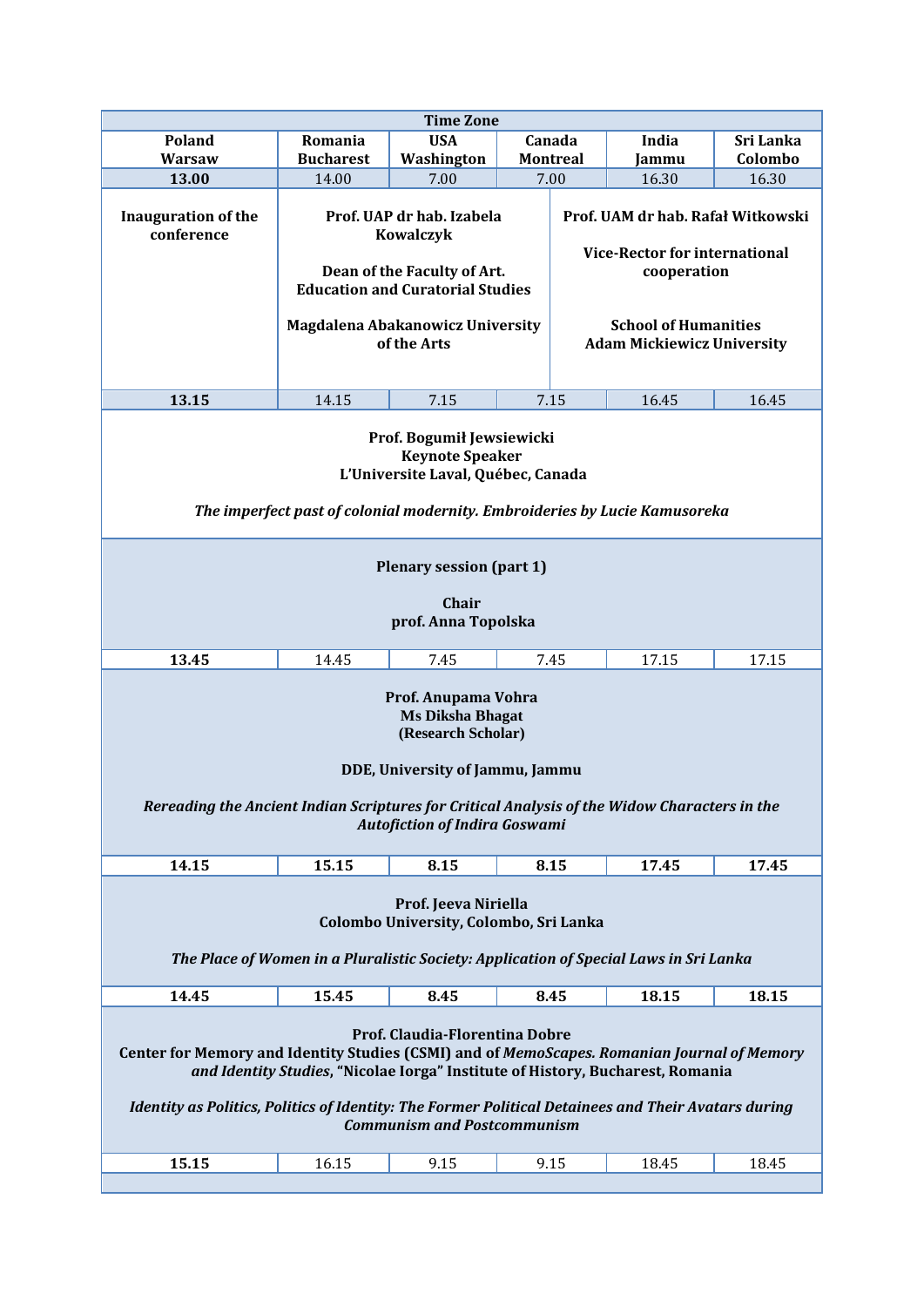| Prof. Dorota Skotarczak<br><b>Adam Mickiewicz University, Poland, Poznan</b><br>Excluded from Advance. The Problem of Peasants' Adaptation to Life in the City in the People's<br>Republic of Poland Reflected in the Films of the 1970s |       |       |       |       |       |  |  |
|------------------------------------------------------------------------------------------------------------------------------------------------------------------------------------------------------------------------------------------|-------|-------|-------|-------|-------|--|--|
| 15.45                                                                                                                                                                                                                                    | 16.45 | 9.45  | 9.45  | 19.15 | 19.15 |  |  |
| <b>Cofee break</b>                                                                                                                                                                                                                       |       |       |       |       |       |  |  |
| 16.00                                                                                                                                                                                                                                    | 17.00 | 10.00 | 10.00 | 19.30 | 19.30 |  |  |
| <b>Plennary session (part 2)</b><br>Chair<br>Prof. Claudia Florentina Dobre                                                                                                                                                              |       |       |       |       |       |  |  |
| Prof. Anna Topolska<br><b>Adam Mickiewicz University, Poland, Poznan</b><br>Between Martyrology and Triumph: Memory Frictions and Fight for Recognition in the Poznań War<br><b>Museums in Postwar Decades</b>                           |       |       |       |       |       |  |  |
| 16.30                                                                                                                                                                                                                                    | 17.30 | 10.30 | 10.30 | 20.00 | 20.00 |  |  |
| <b>Prof. Jan Wasiewicz</b><br>Magdalena Abakanowicz University of the Arts Poland, Poznan<br><b>Tilling the Fallow</b><br>Reclaiming Polish Peasant Heritage and History                                                                 |       |       |       |       |       |  |  |
| 17.00                                                                                                                                                                                                                                    | 18.00 | 11.00 | 11.00 | 20.30 | 20.30 |  |  |
| Prof. Andrzej W. Nowak<br>Adam Mickiewicz University, Poland, Poznan<br>Homo sacer versus homo nyama. The Belgian Congo and the État indépendant du Congo<br>between modern biopolitics and the biopolitics of slavery                   |       |       |       |       |       |  |  |
| 17.30                                                                                                                                                                                                                                    | 18.30 | 11.30 | 11.30 | 21.00 | 21.00 |  |  |
| Prof. Maciej Bugajewski<br><b>Adam Mickiewicz University, Poland, Poznan</b><br>Jean Améry on Jewish identity as a stigma and as a revolt                                                                                                |       |       |       |       |       |  |  |
| 18.00                                                                                                                                                                                                                                    | 19.00 | 12.00 | 12.00 | 21.30 | 21.30 |  |  |
| <b>Cofee break</b>                                                                                                                                                                                                                       |       |       |       |       |       |  |  |
| 18.15                                                                                                                                                                                                                                    | 19.15 | 12.15 | 12.15 | 21.45 | 21.45 |  |  |
| <b>Plennary session (part 3)</b><br>Chair                                                                                                                                                                                                |       |       |       |       |       |  |  |